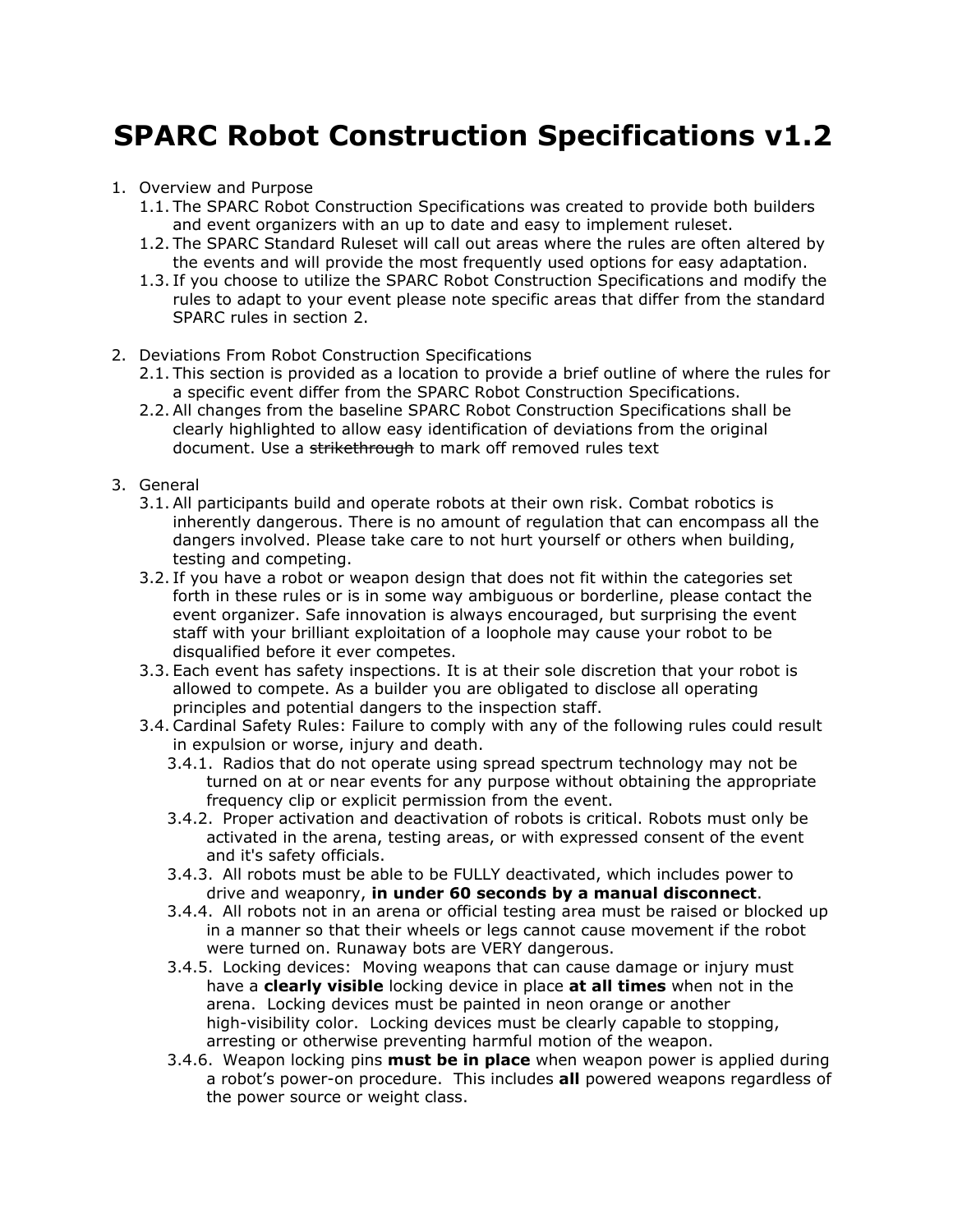- 3.4.7. It is expected that all builders will follow basic safety practices during work on the robot at your pit station. Please be alert and aware of your pit neighbors and people passing by.
- 4. Weight Classes.
- This event offers the listed weight classes in section 4.1. There is a 100% weight bonus for non-wheeled robots (There may be a 50% weight bonus for shufflers or other forms of locomotion which do not fall within the definition of non-wheeled robot - see 5.1.2 for a definition of a non-wheeled robot.)
	- 4.1.

| 1lb Plastic Class       |
|-------------------------|
| 1lb / 454g              |
| 3lb / 1.36kg            |
| 12lb / 5.44kg           |
| 30lb / 13.61kg          |
| 60lb / 27.22kg Open Air |
| <b>Combat Class</b>     |
|                         |

- 4.2. **Open Air Combat Classes.** For events where some or all classes compete in an open air environment the following restrictions apply.
	- 4.2.1. Slow spinners are allowed with an absolute maximum tip speed of 20 feet per second and may spin in any direction. The tip speed in feet per second is calculated by this formula: Tip Speed = RPM x Diameter x .00436.
	- 4.2.2. Additionally, any weapon systems that may be capable of tearing off pieces of the opponent (flippers, axes, etc…) must be cleared with the event organizer prior to competing.
- 4.3. **Plastic Class** The plastic class is intended to be a low cost easily accessible weight class. All primary frame and weapon components that are intended to be structural or come into contact with the opponent must be made of plastic. Small components such as motors, gearboxes, fasteners, batteries, electronics etc may be other than plastic, obviously. Don't get cute and try to strap metal motors to the end of a plastic spinner, that's a dick move. This is intended to be a low-cost entry level weight class tailored to 3d printing. Getting hypercompetitive with composite reinforced plastics or high cost engineering plastics goes against the spirit of the weight class.
- 5. Mobility
	- 5.1. All robots must have **easily visible and controlled mobility** in order to compete. Methods of mobility include but are not limited to:
		- 5.1.1. Rolling (wheels, tracks or the whole robot)
		- 5.1.2. Non-wheeled: non-wheeled robots have **no** rolling elements in contact with the floor and **no** continuous rolling or cam operated motion in contact with the floor, either directly or via a linkage. Motion is "continuous" if continuous operation of the drive motor(s) produces continuous motion of the robot. Linear-actuated legs and novel non-wheeled drive systems may qualify for this bonus. If you are intending to enter a non-wheeled robot in any event contact the event as soon as possible to determine what if any weight bonus you will qualify for.
		- 5.1.3. Shuffling (rotational cam operated legs)
		- 5.1.4. Ground effect air cushions (hovercrafts)
		- 5.1.5. Jumping and hopping
		- 5.1.6. Flying (airfoil using, helium balloons, ornithopters, etc.)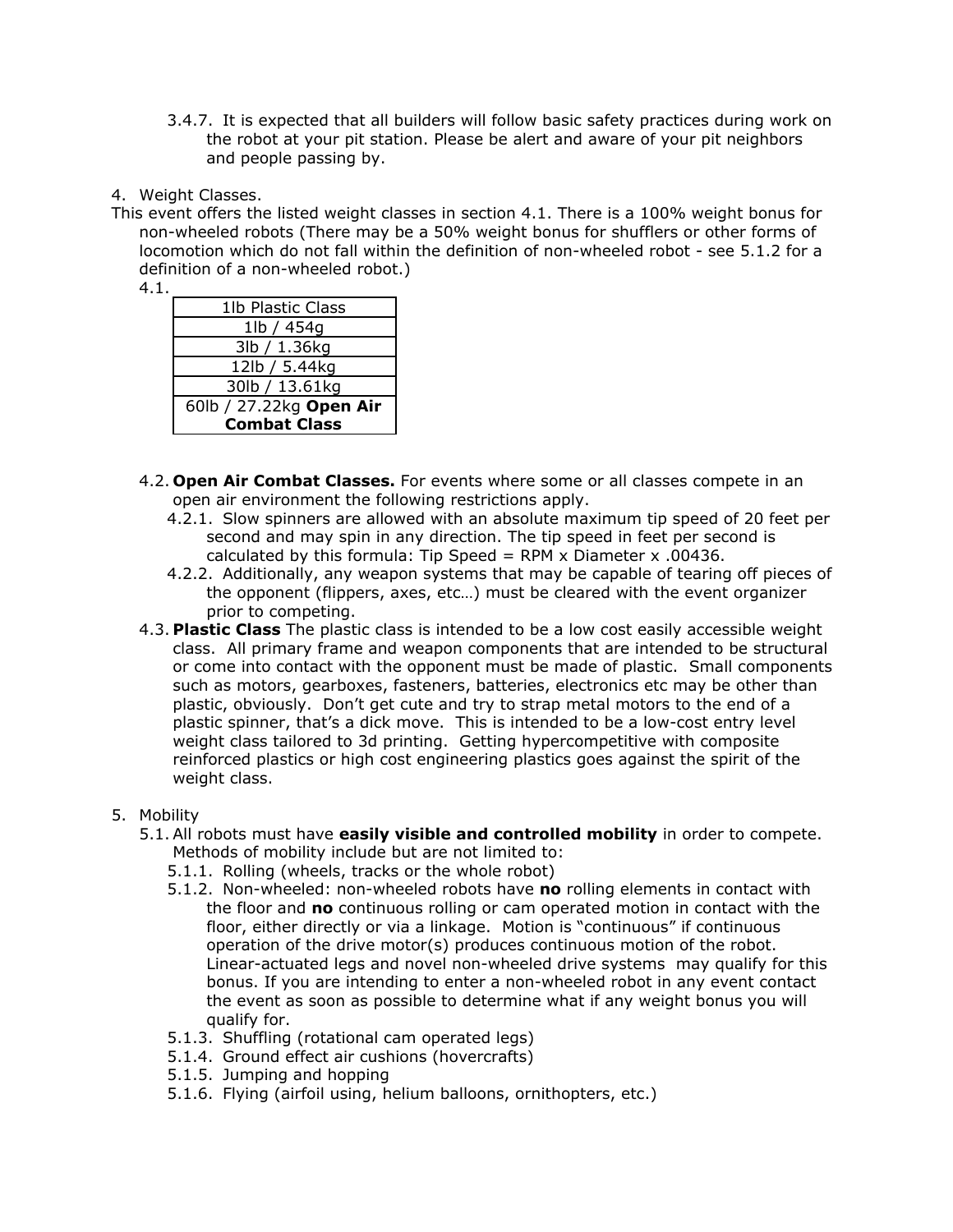- 6. Robot control requirements:
	- 6.1. Tele-operated robots must be radio controlled, or use an approved custom system as described in 6.4.3. Radio controlled robots must use approved ground frequencies, typically 27/49/50/53/75/900/2400 for the United States.
	- 6.2. Tethered control is not allowed.
	- 6.3. Pre 1991 non-narrow band radio systems are not allowed.
	- 6.4. Radio system restrictions for this event with corresponding weight and or weapon restrictions:
		- 6.4.1. Radio systems that stop all motion in the robot (drive and weapons), when the transmitter loses power or signal, are required for all robots with active weapons or any robot over 12lbs. This may be inherent in the robots electrical system or be part of programmed fail-safes in the radio. Robots 1 lb and less typically will be required to have drive fail-safes.
		- 6.4.2. All robot radio systems must have a way to change frequencies or coded channels to prevent radio conflicts. Having at least **two** frequencies or coded channels available is **required**. Lack of extra frequencies may result in a forfeit. Digital spread-spectrum radios that use frequency hopping or automatic channel selection qualify under this rule.
		- 6.4.3. If you are using a home built control system, or a control system not covered here, you must first clear it with the event you plan to attend.
		- 6.4.4. Toy radio systems are sometimes allowed at events for robots up to 12 lbs with no active weapons.
		- 6.4.5. RC systems on the AM band are allowed for robots up to 12 lbs with no active weapons.
		- 6.4.6. All robots that are either: a.) 30 lbs or above or b.) 12 lbs or above with an active weapon MUST use a radio systems on the FM band with PCM, IPD coding, a digitally coded 900 MHz or 2.4GHz system (for example IFI, Spektrum, etc), or an approved custom control system.
- 7. Autonomous/Semi-Autonomous Robots: Any robot that moves, seeks a target, or activates weapons without human control is considered autonomous. If your robot is autonomous you are required to contact this event before registration.
	- 7.1. Autonomous robots must have a clearly visible light for each autonomous subsystem that indicates whether or not it is in autonomous mode, e.g. if your robot has two autonomous weapons it should have two "autonomous mode" lights (this is separate from any power or radio indicator lights used).
	- 7.2. Robots in the 12 pound or under classes are exempt from the remaining rules below, but safe operation, arming, and disarming must be demonstrated in safety inspections.
	- 7.3. The autonomous functionality of a robot must have the capability of being remotely armed and disarmed. (This does not include internal sensors, drive gyros, or closed loop motor controls.)
		- 7.3.1. While disarmed, all autonomous functions must be disabled.
		- 7.3.2. When activated the robot must have no autonomous functions enabled, and all autonomous functions must failsafe to off if there is loss of power or radio signal.
		- 7.3.3. In case of damage to components that remotely disarm the robot, the robots autonomous functions are required to automatically disarm **within one minute of the match length time** after being armed.
- 8. Batteries and Power
	- 8.1. The only permitted batteries are ones that cannot spill or spray any of their contents when damaged or inverted. This means that standard automotive and motorcycle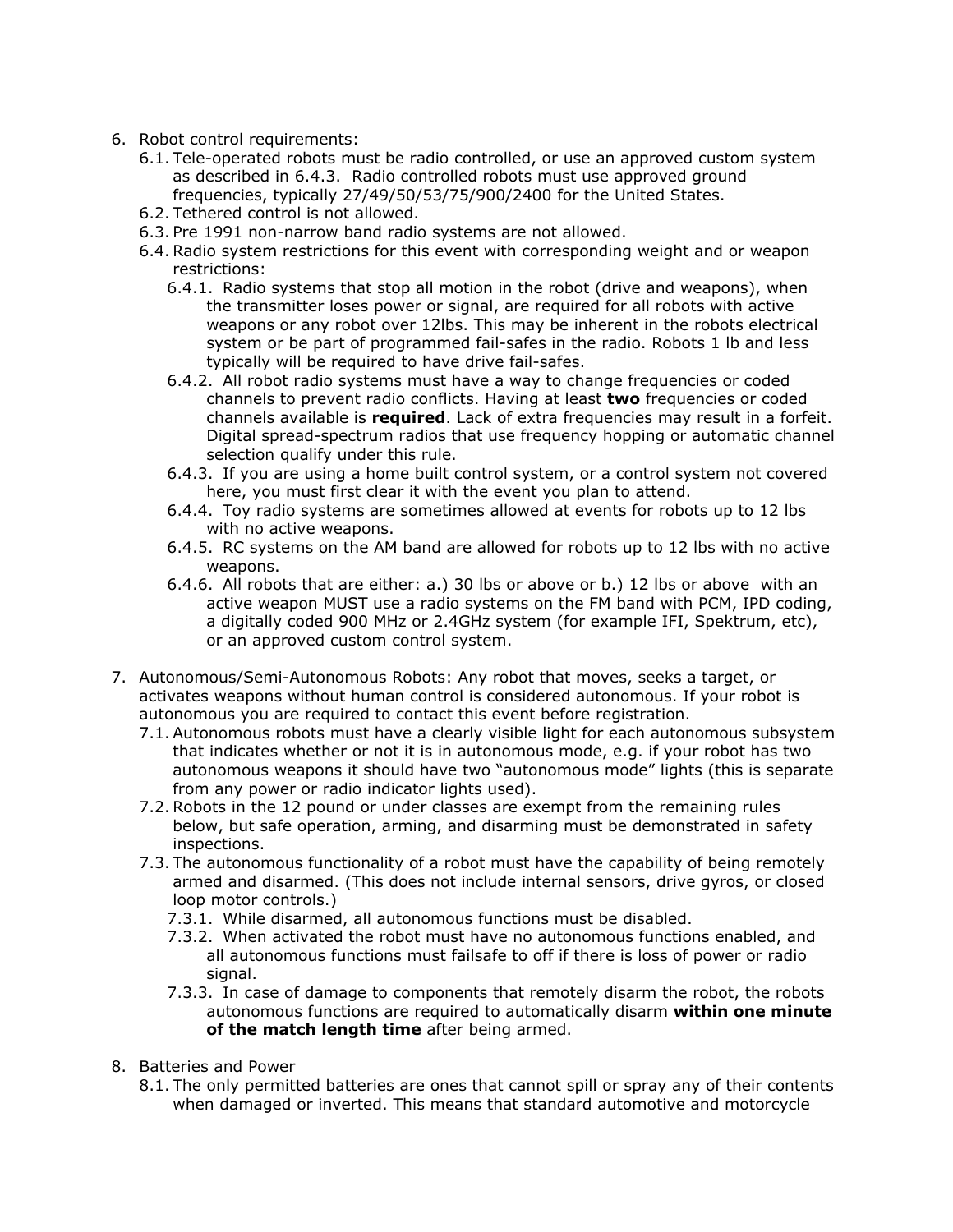wet cell batteries are prohibited. Examples of batteries that are permitted: gel cells, Hawkers, NiCads, NiMh, dry cells, AGM, LIon, LiFe, LiPoly, etc. If your design uses a new type of battery, or one you are not sure about please contact the event you're planning to attend.

- 8.2. All onboard voltages above **48 Volts** require prior approval from this event. (It is understood that a charged battery's initial voltage state is above their nominal rated value)
- 8.3. All electrical power to weapons and drive systems (systems that could cause potential human bodily injury) must have a manual disconnect that can be activated within **15 seconds** without endangering the person turning it off. (E.g. No body parts in the way of weapons or pinch points.) Shut down must include a **manually** operated mechanical method of disconnecting the main battery power, such as a switch (Hella, Whyachi, etc) or removable link. Relays may be used to control power, but there must also be a mechanical disconnect. Please note that complete shut down time is specified in section 3.4.3.
- 8.4. All efforts must be made to protect battery terminals from a direct short and causing a battery fire.
- 8.5. If your robot uses a grounded chassis you must have a switch capable of disconnecting this ground. ICE robots are excepted from this rule if there is no practical way to isolate their grounding components. You must contact this event for this exception.
- 8.6. All Robots must have a light easily visible from the outside of the robot that shows its main power is activated.
- 9. Pneumatics
	- 9.1. Pneumatic systems on board the robot must only employ non-flammable, nonreactive gases (CO2, Nitrogen and air are most common). It is not permissible to use fiber wound pressure vessels with liquefied gasses like CO2 due to extreme temperature cycling.
	- 9.2. You must have a safe and secure method of refilling your pneumatic system.
		- 9.2.1. SPARC recommends the use of standard paintball fill fittings available at many retail outlets and online. For specs see Part#12MPS from Foster, http://www.couplers.com.
	- 9.3. **Exemptions**
		- 9.3.1. Robots **12 lbs and under** and systems with gas storage of **2 fl oz** or less are exempt from the remaining rules in this section **provided that** the maximum actuation pressure is **250 PSI or less** and all components are used within the specifications provided by the manufacturer or supplier. If the specifications aren't available or reliable, then it will be up to the EO to decide if the component is being used in a sufficiently safe manner.
		- 9.3.2. Pneumatic systems with pressures below 100 PSI, small volumes (12-16g CO2 cartridges), single firing applications, or pneumatics used for internal actuation (as opposed to external weaponry) **may** also be exempted from the remaining pneumatic rules. You are required to contact this event if you would like an exception.
	- 9.4. All pneumatic components on board a robot must be securely mounted. Particular attention must be made to pressure vessel mounting and armor to ensure that if ruptured it will not escape the robot. (The terms 'pressure vessel, bottle, and source tank' are used interchangeably)
	- 9.5. All pneumatic components within the robot must be rated or certified for AT LEAST the maximum pressure in that part of the system. You may be required to show rating or certification documentation on ANY component in your system.
	- 9.6. All pressure vessels must be rated for at least 120% of the pressure they are used at and have a current hydro test date. (This is to give them a margin of safety if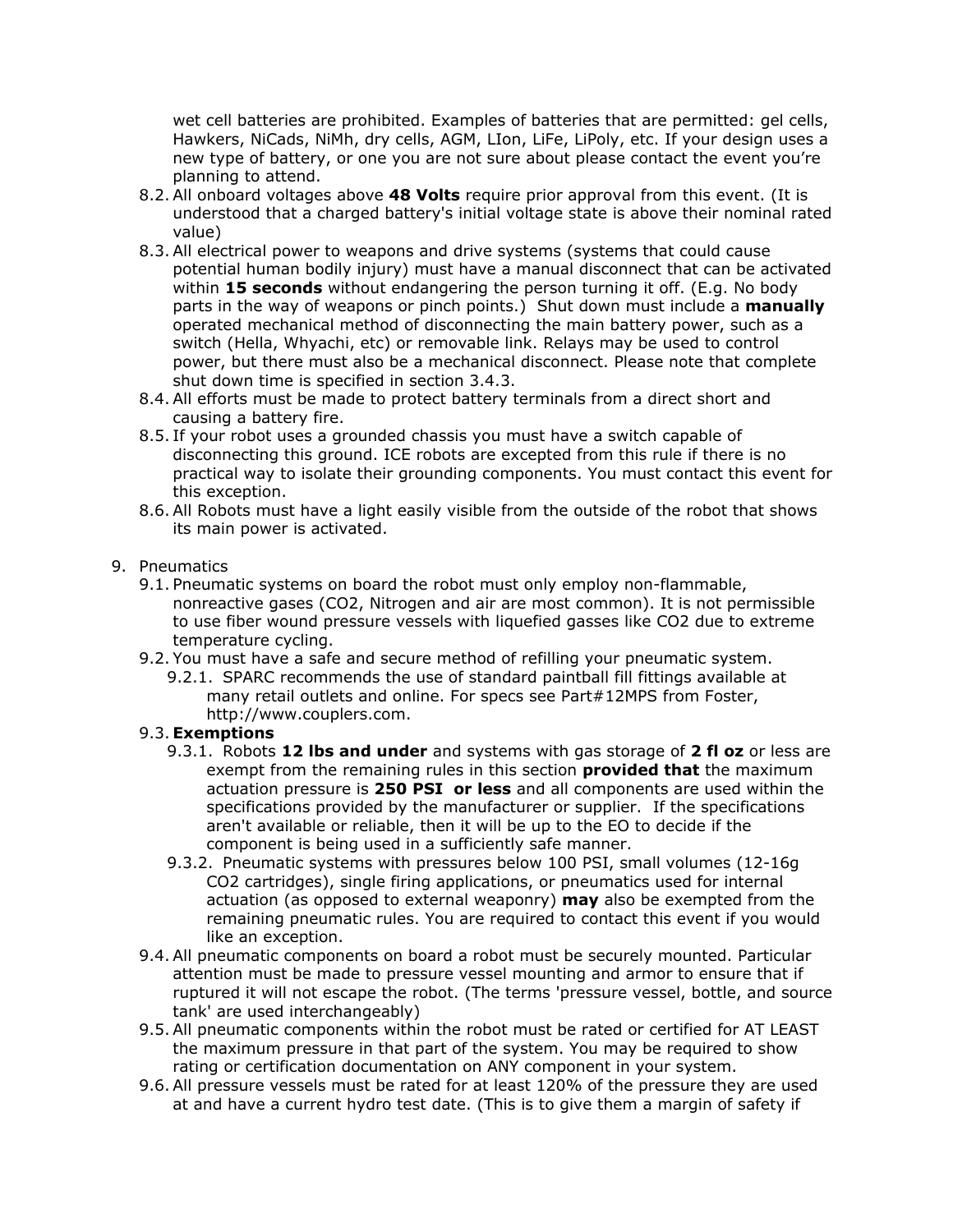damaged during a fight.) If large actuators, lines, or other components are used at pressures **above 250psi** these will also need to be over-rated and are to be pre-approved for this event.

- 9.7. All primary pressure vessels must have an over pressure device (burst/rupture disk or over pressure 'pop off') set to no more than 130% of that pressure vessels rating. (Most commercially available bottles come with the correct burst assemblies, use of these is encouraged)
- 9.8. If regulators or compressors are used anywhere in the pneumatic system there must be an (additional) over pressure device downstream of the regulator or compressor set for no more than 130% of the lowest rated component in that part of the pneumatic system.
- 9.9. All pneumatic systems must have a manual main shut off valve to isolate the rest of the system from the source tank. This valve must be easily accessed for robot de-activation and refilling.
- 9.10. All pneumatic systems must have a manual bleed valve downstream of the main shut off valve to depressurize the system. This bleed valve must be easily accessed for deactivation. This valve must be left OPEN whenever the robot is not in the arena to ensure the system cannot operate accidentally.
	- 9.10.1. It is **required** to be able to easily bleed all pressure in the robot before exiting the arena. (You may be required to bleed the entire system if it is believed that you have any damaged components.)
- 9.11. All regulated pneumatic systems must have an appropriate gauge scaled for maximum resolution of the pressure on the low-pressure side of the system. HPA (air, nitrogen, or inert gas) systems must have gauges on both the high AND low-pressure sides of regulators. A gauge or other clear visual indication that the system is charged is strongly recommended for all pneumatic systems. Whether specifically required or not.
- 9.12. If back check valves are used anywhere in the system you must ensure that any part of the system they isolate can be bled and has an over pressure device.
- 9.13. Any pneumatic system that does not use a regulator, or employs heaters or pressure boosters, or pressures above 2500psi must be pre-qualified by the event you're planning to attend.
- 10. Hydraulics
	- 10.1. Robots in the 12 lb class or lighter are exempt from the remaining rules in this section, but good engineering and best practices must be used in all hydraulic systems. **However the pressure for 12 pound or less robots is limited to 250psi and there must be an easy way to determine this pressure.** Contact the event with any questions.
	- 10.2. All hydraulic components onboard a robot must be securely mounted. Particular attention must be made to pump and accumulator mounting and armor to ensure that if ruptured direct fluid streams will not escape the robot.
	- 10.3. All hydraulic components within the robot must be rated or certified for AT LEAST the maximum pressure in that part of the system. You may be required to show rating or certification documentation on ANY component in your system.
	- 10.4. Any accumulators or large reservoir must be rated for at least 120% of the pressure they are used at. (This is to give them a margin of safety if damaged during a fight)
	- 10.5. All hydraulic systems must have an over pressure by pass device set to no more than 130% of the lowest component rating. It must be rated to bypass the full volume of the hydraulic pump.
	- 10.6. All hydraulic systems must have  $a(n)$  accessible manual bypass valve(s) to easily render the system harmless.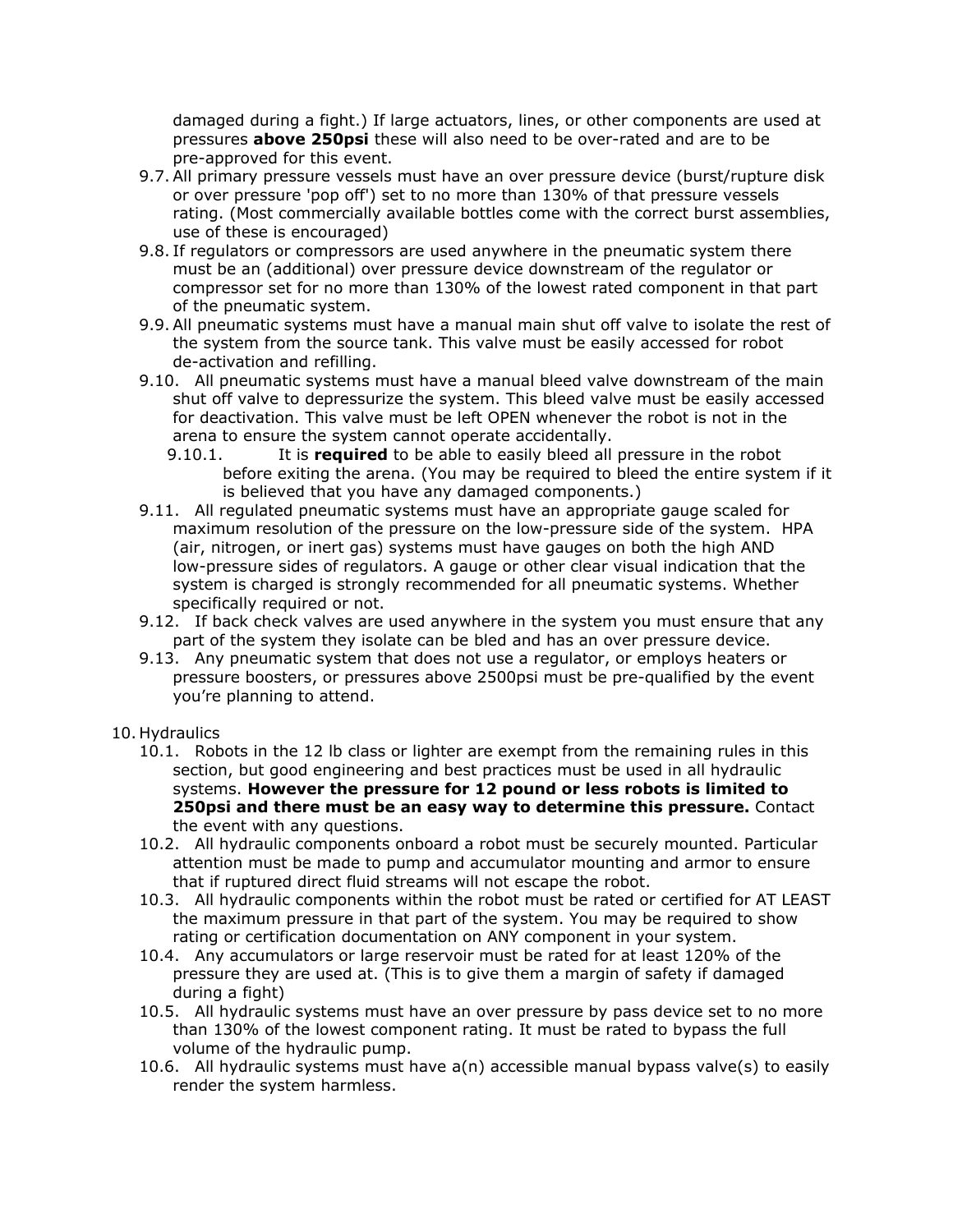- 10.7. All hydraulic systems must have appropriate gauges scaled for maximum resolution of the pressures in that part of the system.
- 10.8. All hydraulic systems must use non-flammable, non-corrosive fluid and must be designed not to leak when inverted.
- 10.9. Any hydraulic system using pressure boosters, or pressures above 5000psi (without accumulator) or pressures above 2000psi (with accumulator) must be pre-qualified by the event.
- 10.10. Please note that some simple low pressure and volume hydraulic systems, like simple braking, may not need to adhere to all the rules above. You are required to contact the event if you would like an exception.
- 11. Internal Combustion Engines (ICE) and liquid fuels are typically not allowed, however some events/venues do allow them.
	- 11.1. Fuel and Fuel Lines
		- 11.1.1. All commercially available grades of automobile or RC hobby fuel are allowed. Alcohol, Nitro-methane, jet fuel and other specialty grades of fuel require prior approval.
		- 11.1.2. Fuel lines and tanks must be made of high quality materials and all ends must be clamped securely.
		- 11.1.3. All fuel tanks and lines must be well protected and armored from all sides including moving parts and heat sources inside the robot.
	- 11.2. Fuel tank volume, on any robot, shall not be greater than the amount required to operate the engine for more than **1 minute longer than the match time** at combat power plus a reasonable pre-match warm-up period. Total fuel volume, including fuel for both ICE and flame weapons (if allowed) may not exceed **20 oz** unless prior approval is granted from this event.
	- 11.3. The output of any engines connected to weapons or drive systems must be coupled through a clutch which will decouple the motor when it is at idle. (This does not include motors used for generators and hydraulic pumps.)
	- 11.4. Any engine connected to a weapon **must** be capable of being started while the weapon locking pin is in place (see 3.4.6).
	- 11.5. All engines must turn off or return to idle at loss of **radio signal** and turn off at loss of radio **receiver power**.
	- 11.6. All engines must have a method of remotely shutting off.
	- 11.7. Any robot with liquid fuel and oil must be designed not to leak when inverted. (Minor oil leakage may be tolerated, however if it affects the other robot or becomes a large cleanup issue you may be called and the leaking robot will forfeit.)
	- 11.8. Use of engines other than standard piston engines (i.e. turbines etc.) require prior approval for any event.
- 12.Rotational weapons or full body spinning robots are allowed, however:
	- 12.1. Spinning weapons that can contact the outer arena walls during normal operation must be pre-approved by the event. (Contact with an inner arena curb, or containment wall is allowed and does not require prior permission.)
	- 12.2. Spinning weapons must come to a full stop within **60 seconds** of the power being removed using a self-contained braking system.
- 13.Springs and flywheels
	- 13.1. Springs used in robots in the 12 lbs class or smaller and those loaded simply by the weight of the robot(eg. suspension systems) are excepted from the rules in this section. However safe operation and good engineering are always required.
	- 13.2. Any large springs used for drive or weapon power must have a way of loading and actuating the spring remotely under the robot's power.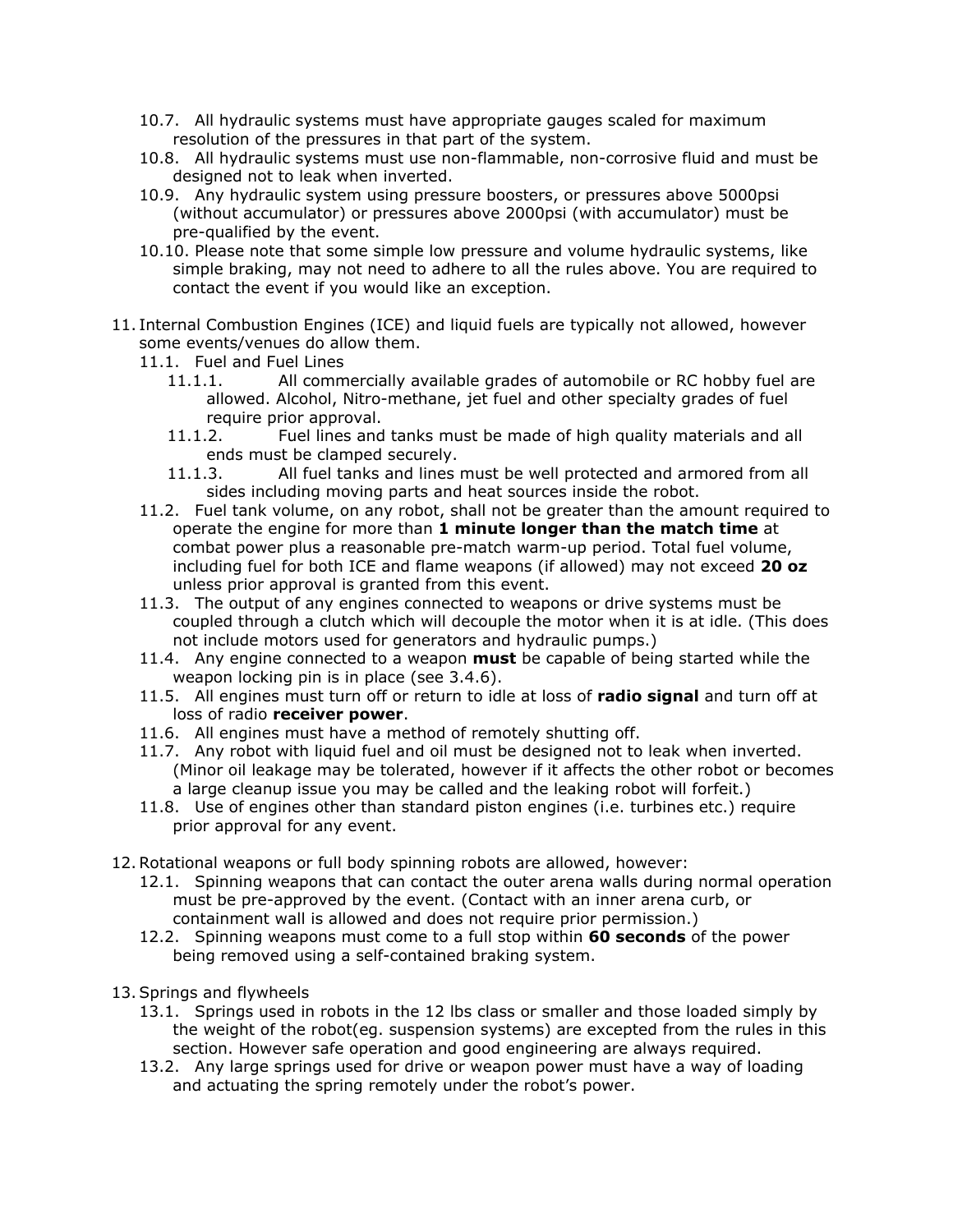- 13.2.1. Under no circumstances must a large spring be loaded when the robot is out of the arena or testing area.
- 13.2.2. Small springs like those used within switches or other small internal operations are excepted from this rule.
- 13.3. Any flywheel or similar kinetic energy storing device must not be spinning or storing energy in any way unless inside the arena or testing area.
	- 13.3.1. There must be a way of generating and dissipating the energy from the device remotely under the robot's power.
- 13.4. All springs, flywheels, and similar kinetic energy storing devices must fail to a safe position on loss of radio contact or power.
- 14. Forbidden Weapons and Materials. The following weapons and materials are absolutely forbidden from use:
	- 14.1. Weapons designed to cause invisible damage to the other robot. This includes but is not limited to:
		- 14.1.1. Electrical weapons
		- 14.1.2. RF jamming equipment, etc.
		- 14.1.3. RF noise generated by an IC engine. (Please use shielding around sparking components)
		- 14.1.4. EMF fields from permanent or electro-magnets that affect another robot's electronics.
		- 14.1.5. Entangling Weapons or defenses: these are weapons or defenses that can reasonably be expected to stop drive train and/or weapon motion by being wrapped around rotating parts. This includes nets, tapes, strings, and other entangling materials or devices.
		- 14.1.6. Weapons or defenses that that can reasonably be expected to stop combat completely of both (or more) robots.
	- 14.2. Weapons that require significant cleanup, or in some way damages the arena to require repair for further matches. This includes but is not limited to:
		- 14.2.1. Liquid weapons. Additionally a bot may not have liquid that can spill out when the robot is superficially damaged.
		- 14.2.2. Foams and liquefied gasses
		- 14.2.3. Powders, sand, ball bearings and other dry chaff weapons
	- 14.3. Un-tethered Projectiles (see tethered projectile description in Special Weapons section 15.1)
	- 14.4. Heat and fire are forbidden as weapons. This includes, but is not limited to the following:
		- 14.4.1. Heat or fire weapons not specifically allowed in the Special Weapons section (15.2)
		- 14.4.2. Flammable liquids or gases
		- 14.4.3. Explosives or flammable solids such as:
			- 14.4.3.1. DOT Class C Devices
			- 14.4.3.2. Gunpowder / Cartridge Primers
			- 14.4.3.3. Military Explosives, etc.
	- 14.5. Light and smoke based weapons that impair the viewing of robots by an Entrant, Judge, Official or Viewer. (You are allowed to physically engulf your opponent with your robot however.) This includes, but is not limited to the following:
		- 14.5.1. Smoke weapons not specifically allowed in the Special Weapons section (15.3)
		- 14.5.2. Lights such as external lasers above 'class I' and bright strobe lights which may blind the opponent.
	- 14.6. Hazardous or dangerous materials are forbidden from use anywhere on a robot where they may contact humans, or by way of the robot being damaged (within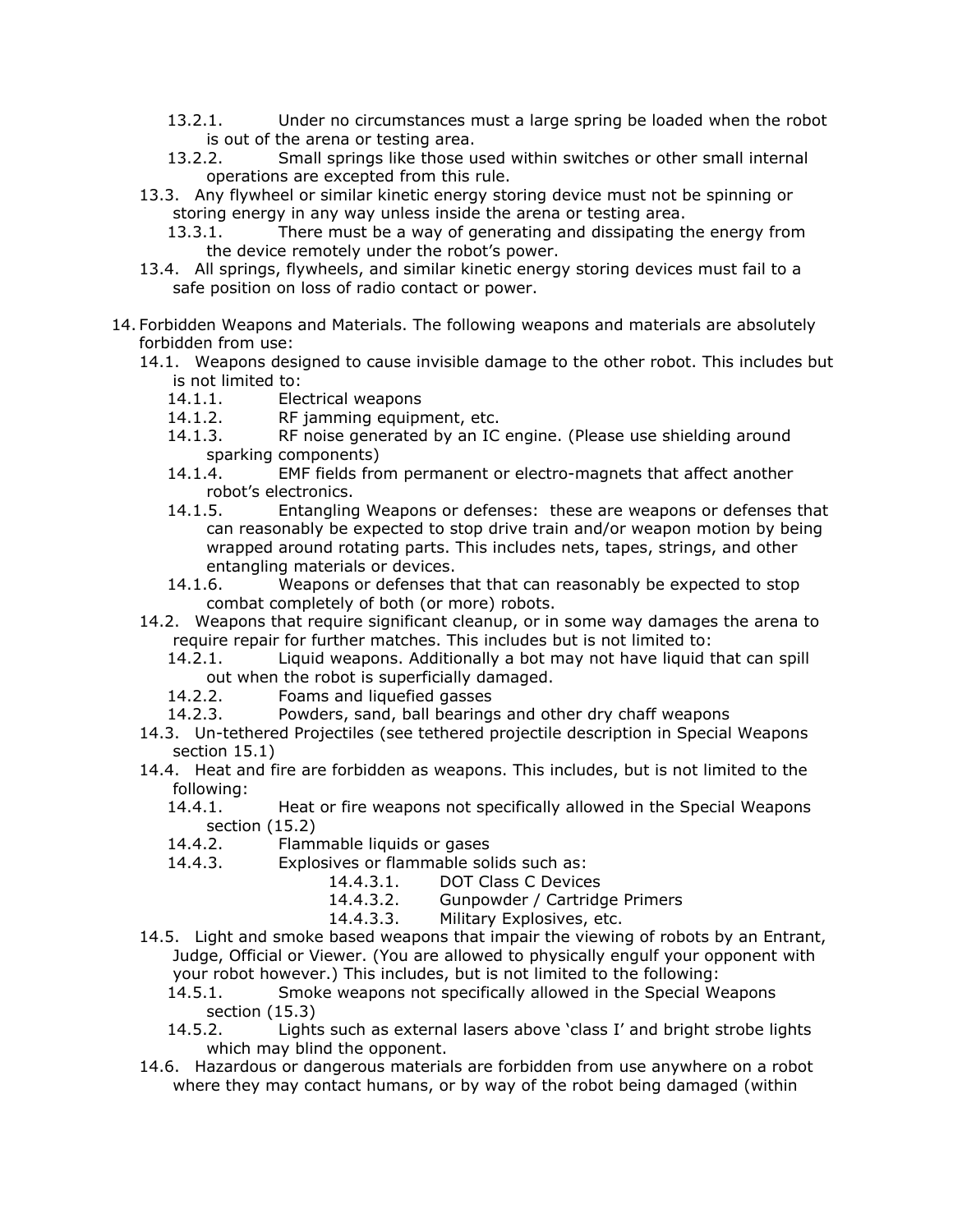reason) contact humans. Contact the event you plan to attend if you have a question.

- 15.Special weapon descriptions allowed at this event:
	- 15.1. Tethered Projectiles are allowed at this event.
		- 15.1.1. If allowed tethered projectiles must have a tether or restraining device that stops the projectile and is no longer than 8 feet.
	- 15.2. Heat and Fire are allowed at this event. The subsequent rules in this section apply when heat and fire are allowed. Flame weapon rules are subject to change to comply with local fire regulations and fire officials.
		- 15.2.1. Fuel must exit the robot and be ignited as a gas. It cannot leave the robot in a liquid or gelled form or use oxidizers.
		- 15.2.2. Fuel types allowed are propane and butane, the maximum quantity allowed is 4 fl oz in robots up to 30 lbs, 8 fl oz for robots 60 lbs and above.
		- 15.2.3. The fuel tank must be as far from the outer armor of the robot as practicable and be protected from heat sources within the robot.
		- 15.2.4. The ignition system must have a remotely operated shut-off that allows the operator to disable it using the radio control system.
	- 15.3. Smoke Effects are not allowed at this event.
		- 15.3.1. Small smoke effects may be used, please contact the event if you plan on using it.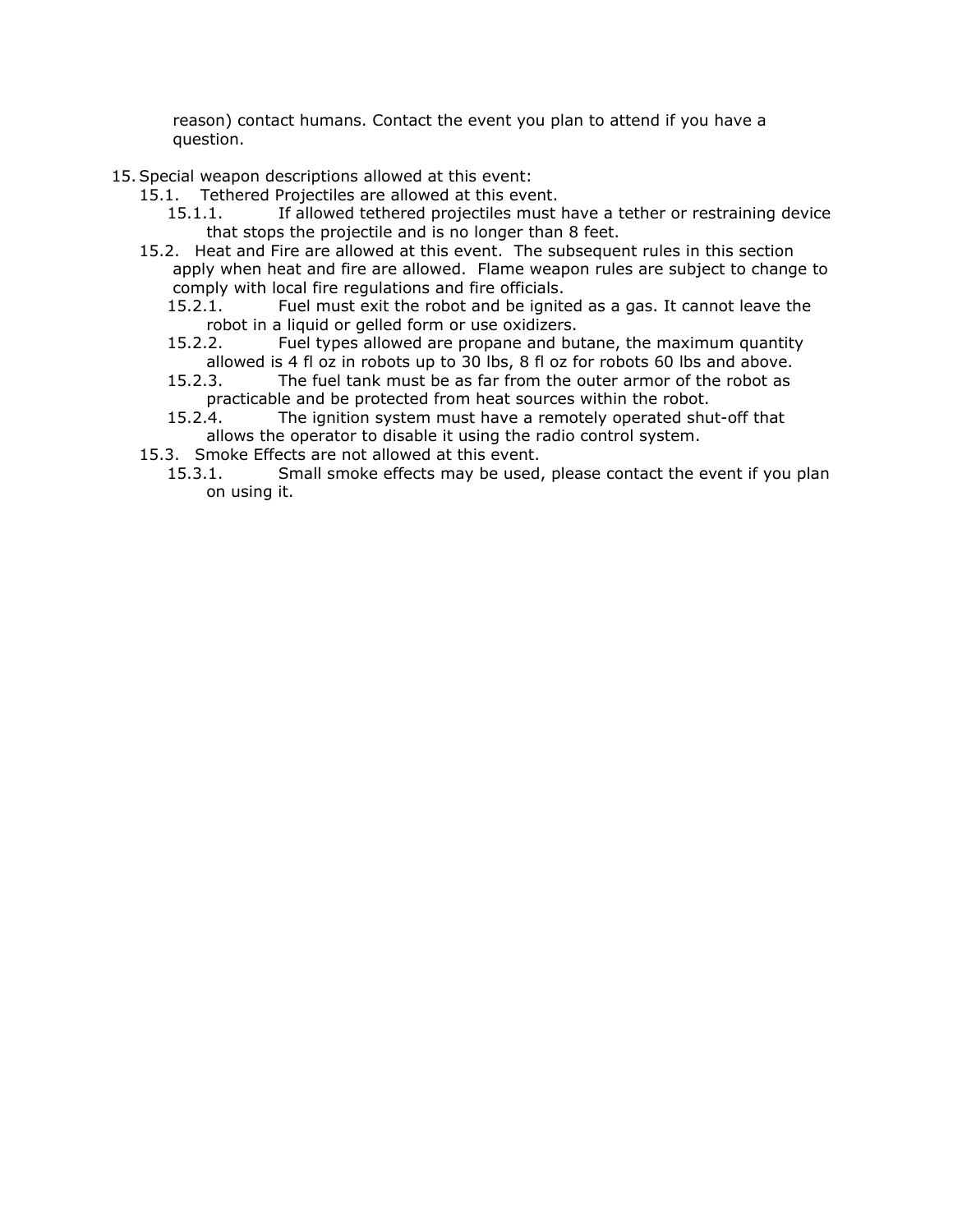## **SPARC Match Rules v1.2**

#### **The following procedures are a guideline only and not intended to be strictly followed at all times. Robots are chaotic and many situations are up to the event staff's interpretation. Event staff always have the final say in any dispute.**

### **Bot Load In and Activation:**

It is advised to activate the robot by not standing in the combat area when possible.

Priority for load in is least dangerous robot activated first followed by most dangerous robot.

The process for activating a robot is as follows:

- Robot is placed in a stable position on the combat area pointed away from other robots, persons, and entry doors.
- Weapon covers are removed.
- Transmitter is turned on.
- Power is turned on.
- Weapon locks are removed.
- If the robot is being activated by a person inside the combat area, they then exit the arena, otherwise the robot is driven to the starting square from their power on location.
- No movement or functional testing is permitted while anyone is in the arena.

Once both robots are activated the arena door will be closed and competitors will be allowed a brief weapon/drive system test. **No weapon testing of any sort will be allowed prior to the arena door being closed.**

After this, the referee will ask both drivers if they are ready and the fight will begin.

## **Bot Deactivation and Load Out:**

In arenas where robot power down is possible with the driver not standing on the combat area preference will be given to that method. In the event of an unexpected situation the order in which robots are powered down may be altered by the referee.

• The combat area is defined as the region of the arena where active combat occurs. This would exclude gutters between whatever internal barricade exists in the arena and the arena walls.

Priority for load out is deactivate most dangerous robot first followed by least dangerous, taking into consideration any damage from the fight.

The process for deactivating a robot is as follows:

- Weapon system is disabled. This includes any applicable weapon locks, power cut-off and venting. The exact order of this procedure will be left to the discretion of the builder as differing designs may necessitate different safe shutdown procedures.
- Main power is turned off.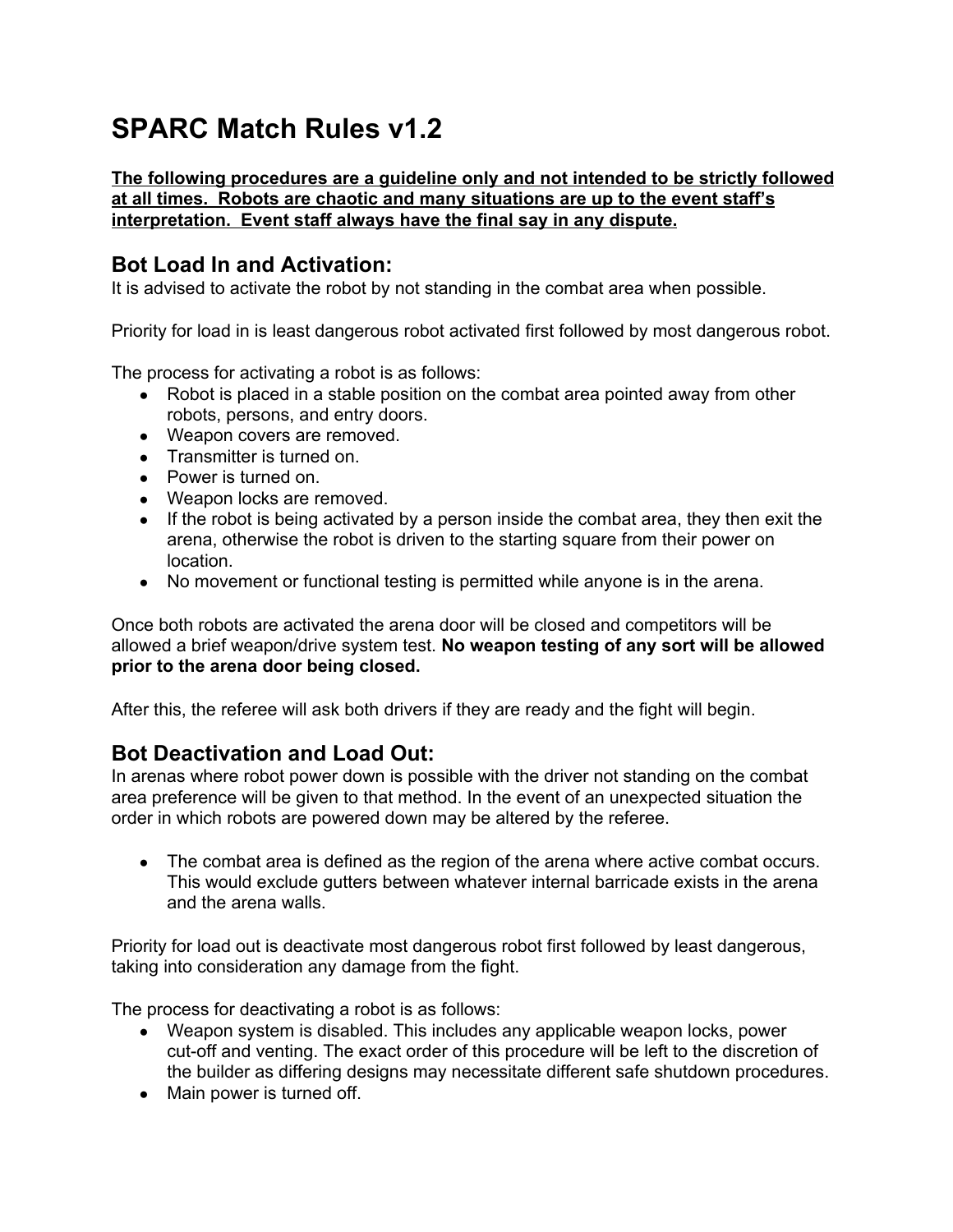- Transmitter is turned off.
- Weapon covers are reinstalled.
- If the robot is able to be removed from the arena without a cart/assistance it may be removed at this time, otherwise robots will be removed from the arena once all robots have had their weapon locks installed and are powered down.

#### **Emergency Match Stoppage Procedure:**

In the event of an arena breach, damage to the arena that renders it unsafe, or any other event that is otherwise judged a safety risk by event staff the match shall immediately be halted.

If a competitor continues to fight after the referee has called for the fight to be stopped they will be disqualified. Repeated infractions will result in removal from the tournament. It is the responsibility of the driver to ensure that they respond promptly to the call to stop fighting.

#### **Match Formats:**

- Round Robin (Standard format for classes with 5 or fewer robots entered)
	- $\circ$  Each robot faces each other robot in the weight class a single time. The robot with the greatest number of wins is declared the winner. In the event of a tie, the winner of the match between the two robots is declared the winner. Should more than two bots tie for the win the winner will be determined with a judged rumble.
- Double Elimination (Standard format for classes with 6 or more robots entered)
	- $\circ$  In a double elimination bracket all robots start in the winners bracket. The losing robot in a winners bracket match will move to the losers bracket. The losing robot in a losers bracket match is eliminated from the tournament.
	- $\circ$  In this format, the robot that "wins" the losers bracket will need to defeat the robot that "wins" the winners bracket twice to win the overall event.

#### **Match Frequency:**

Robots weighing between 150g and 6lb will be given a minimum of 20 minutes between matches. Robots weighing greater than 6lb will be given a minimum of 30 minutes between matches.

## **Match Duration:**

The standard match duration for 150g-6lb robots is 3 minutes. The standard match duration for robots weighing more than 6lbs is 3 minutes. The standard match duration for a rumble in any weight class is 5 minutes.

#### **Un-sticks:**

Matches will be paused to separate robots in the event that they become stuck together in the arena. Robots that become stuck together will be allowed 10 seconds to attempt to separate. If they are not able to do so an un-stick will be called for by the referee. An un-stick can only be called for by the drivers or referee and the referee has the final say on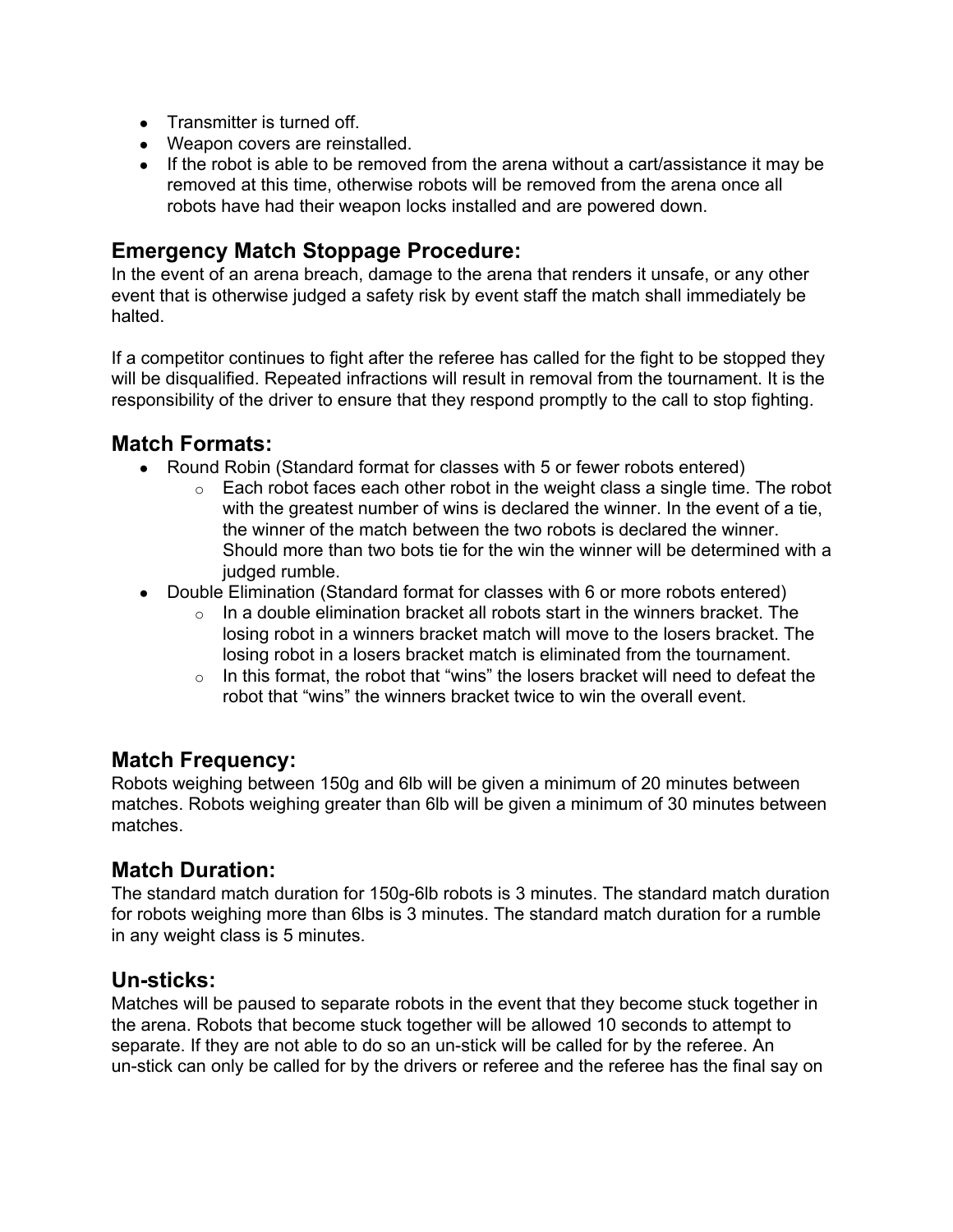whether or not the un-stick will be granted based upon the events un-stick rules. No modifications or repairs are allowed during an unstick.

Getting stuck on the arena counts as a knockout. Don't get stuck on the arena.

#### **Knock-outs:**

When a robot has ceased moving in a controlled manner but has not tapped out the referee will begin a 10 second countdown. If the robot is unable to demonstrate controlled translational movement before the countdown ends it will be declared the loser by KO. If during this time the robot is able to show controlled translational movement or if the opposing robot attacks it the countdown will cease. This means that a "dead" robot will not be counted out should the opposing robot continue to attack and the match will not end until the match timer expires or one robot taps out.

A bot with one side of its drivetrain disabled will not be counted out if it can demonstrate controlled translational movement. Controlled translational movement is defined as being able to traverse in a manner such that the net movements of the robot are in a linear direction.

Should the battery of a robot become exposed the match will be halted and the robot with the exposed battery will lose by TKO.

## **Pinning/Lifting:**

Any robot pinning or lifting their opponent may only continue to pin or lift them for about 10 seconds at a time at the referee's judgement. After 10 seconds has elapsed the robot in control must release the opposing robot. If the robot in control is not able to release the opposing robot then the match will be halted and the robots will be separated.

- "Release" is defined as complete physical separation such that both robots are able to freely move away from their current location.
- Refusal to comply with the referee's request to release the opponent when the robots are not stuck together will result in forfeit of the match.

## **Tapping Out:**

At any time during a match the robot operator may choose to tap out. Once an operator has tapped out combat will cease and the opposing robot will be declared the winner.

• Tapping out is done either by informing the referee that you are tapping out verbally or by using a designated tap out button or similar object should one be available.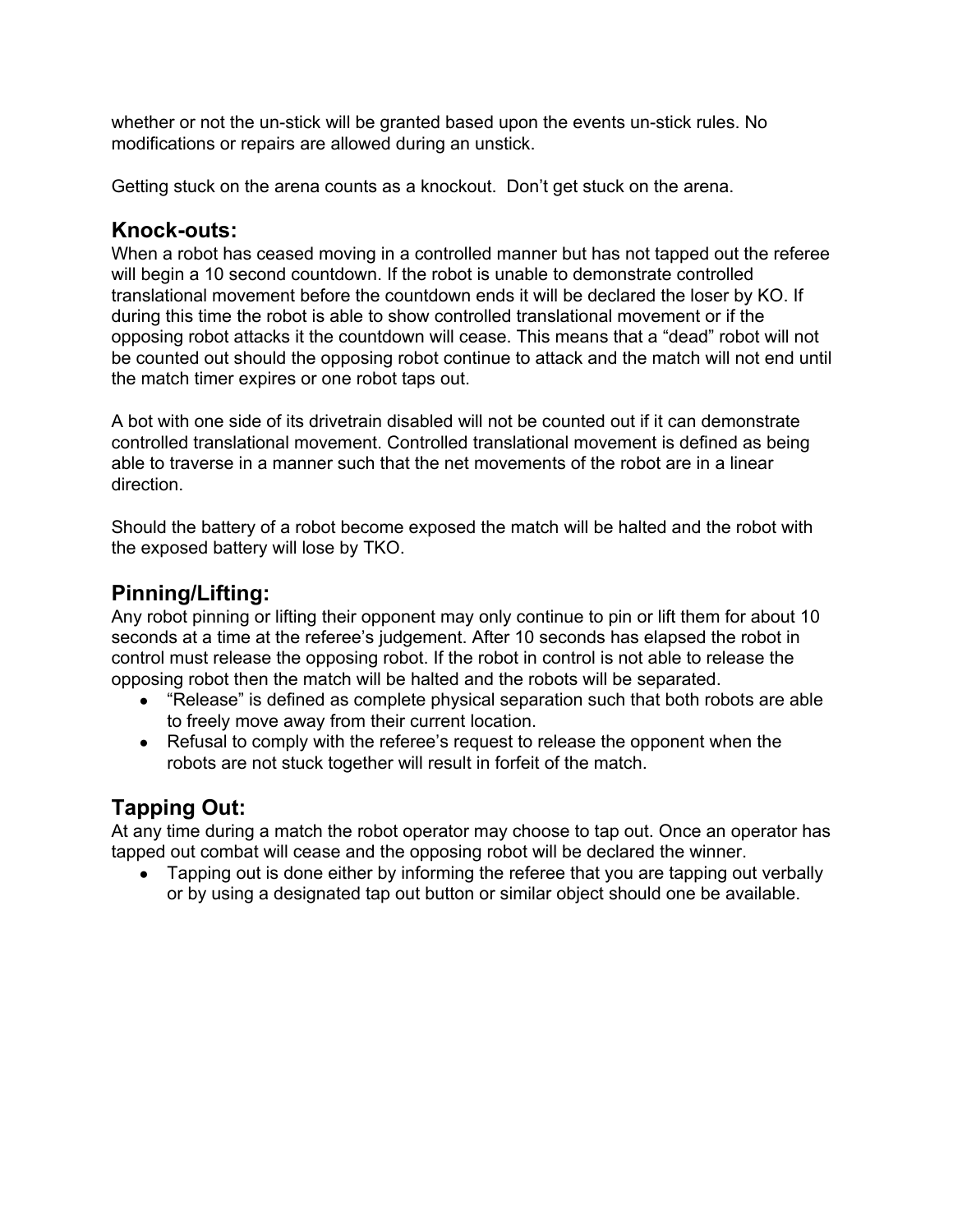## **SPARC Judging Guidelines v1.1**

The Judges will be located close enough to the referee/arena marshal that communication will not be hindered by the noise levels typical to a robot combat event. When a match does not end in the knockout of one of the Combatants the winner shall be determined by a Judges' Decision. In a Judges' Decision the points awarded to the Combatants by the panel of judges are totaled and the robot with the majority of points is declared the winner.

#### **Judges decisions are final.**

#### **Judging Guidelines:**

Three judges will vote for the winning bot based on equally considered categories of damage, control, and aggression.

#### *Aggression*

1 point awarded for aggression will be based on the relative amount of time each robot spends attacking the other. The primary means of scoring this category involves attempting to attack the opponent in a controlled manner, whether or not the attack is successful.

#### *Control*

1 point awarded for control will be based on the relative amount of time each robot spends in control of the fight. The primary means of scoring points in this category involves using elements of the robot or arena against the opponent in a manner that doesn't directly involve the weapon system of the robot causing damage. This would include utilizing any arena hazards as the use of active or passive weapon systems on an opponent that don't directly cause damage.

#### *Scoring Damage*

1 point awarded for damage will be based on the relative amount of damage dealt by each robot. The primary means of scoring points in this category involves doing non-cosmetic damage to the opposing robot. The severity of the damage done by each robot will be considered by the judges and used to determine the score.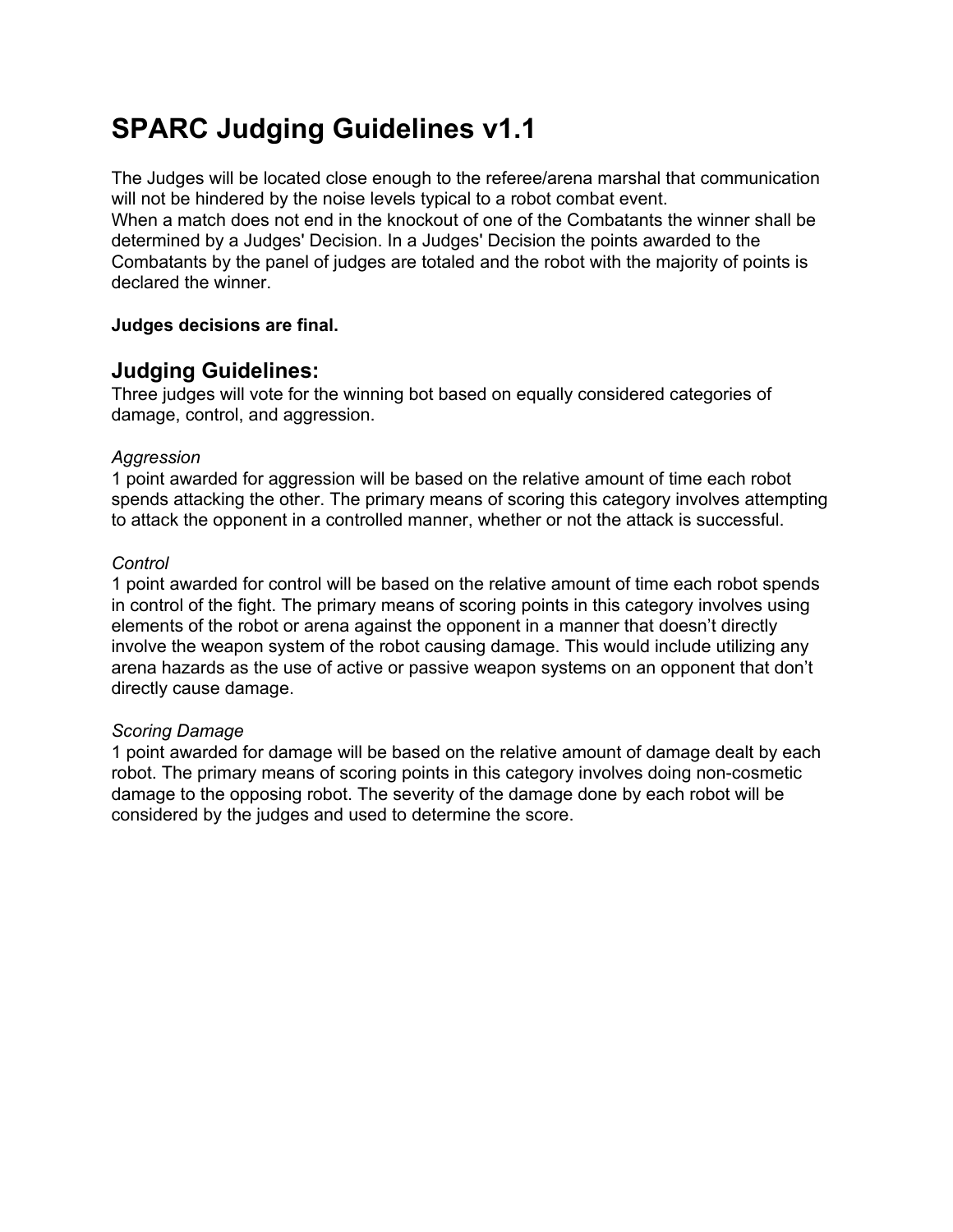## **SPARC Tournament Procedures v1.1**

### **Weight Classes:**

1lb / 454g – Plastic Antweight 1lb / 454g Antweight 3lb / 1.36kg - Beetleweight 12lb / 5.44kg - Hobbyweight 30lb / 13.61kg - Featherweight 60lb / 27.22kg – Lightweight no spinners

## **Robot Check-in and Inspection:**

At the beginning of the tournament each robot must be checked in and registered in the tournament brackets. Check in will also consist of visual technical inspection to ensure the robot is safe. Weapon stops, sharp edge covers and lithium battery protection will be inspected. If lithium batteries appear inadequately secured and protected from penetration within the robot, the inspector will ask the competitor to modify the robot until deemed adequate. A radio failsafe test will be conducted in the arena or in the pits with wheels up off the ground and weapon transmission disconnected if possible. All robot motion must stop when the radio is turned off.

## **Weight Verification:**

A robot may be re-weighed at any time during a tournament at the request of an event official or judge. In the event that the robot in question is less overweight they will need to be made underweight prior to their next match. If a robot has been modified since its last match the team will be responsible for ensuring that any repairs or modifications done stay within the weight limit. In the event that an event official calls for a re-weigh immediately following a match (prior to either robot returning to the pit area or having any work done to them) the robot will be weighed to confirm that they are within the weight limit. If the robot is overweight it will immediately forfeit the match. If both robots are found to be overweight the original match result will stand and both robots will be required to be brought below the weight limit prior to their next match.

#### **Unsportsmanlike Conduct:**

Unsportsmanlike Conduct includes but is not limited to: Post fight contact, sabotage, distraction of opposing robot operators, blatant early movement, etc.

Depending on the severity of unsportsmanlike conduct at the discretion of event staff the person responsible will automatically forfeit the match or even disqualified from the remainder of the tournament.